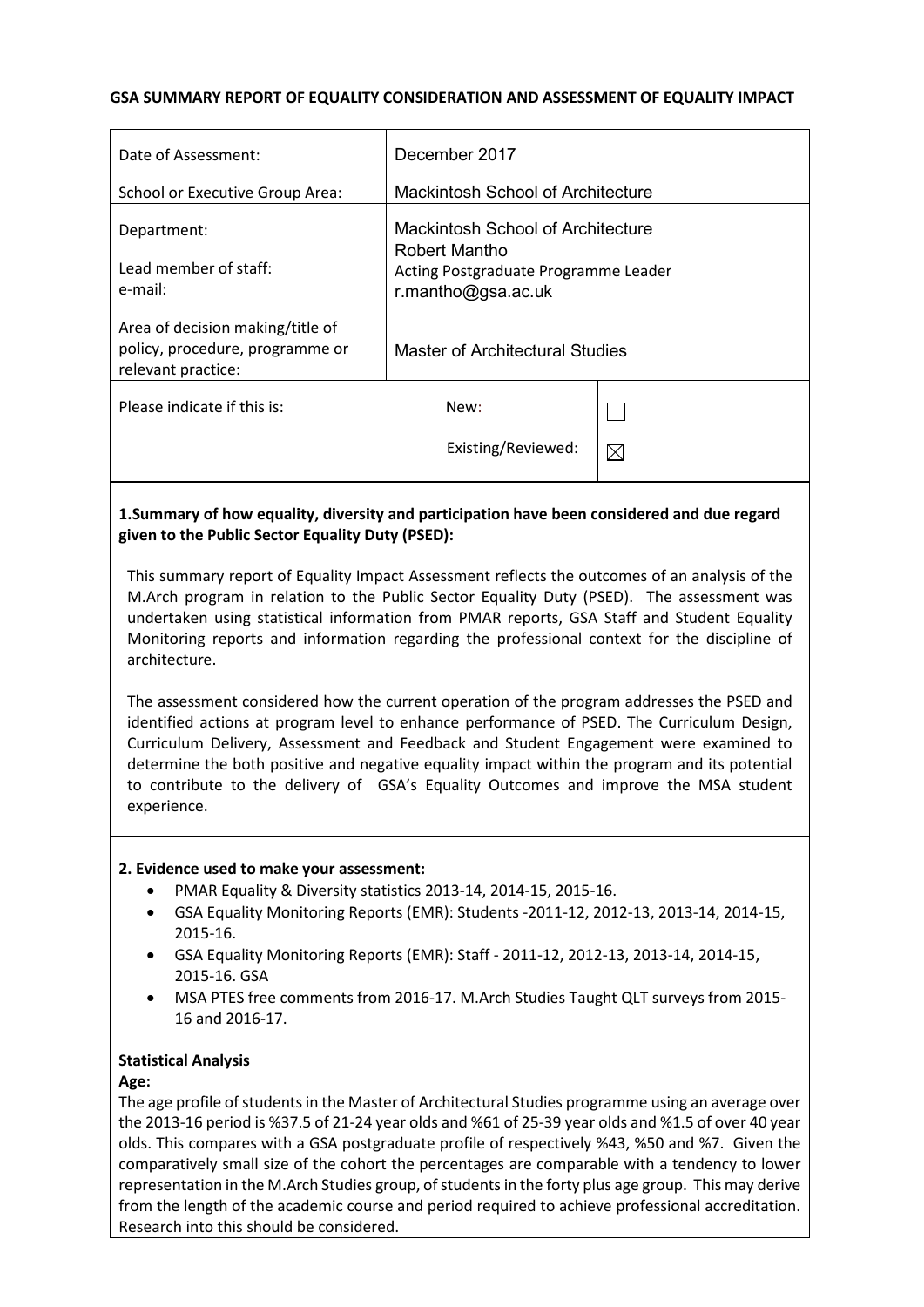## **Disability:**

No students in the M.Arch Studies programme disclosed a disability over the 2013-16 period. %13 of the GSA postgraduate cohort disclosed a disability in 2015/16.

## **Ethnicity:**

Over the period 2013-16 average representation in terms of ethnicity in the M.Arch Studies programme cohort are %17 White, %74.4 BAME and %8.6 unknown or information refused. This compares with %10 BAME representation in the GSA postgraduate community.The M.Arch Studies BAME cohort is largely international with students from India and China being the majority of this group.

## **Sexual Orientation:**

Over the 2013-16 period %25 of the M.Arch Studies cohort preferred not to disclose their sexual orientation of those who did disclose the majority identified as Heterosexual with Lesbian, Gay and Bisexual (LGB) students also represented within the cohorts..

## **Gender Identity:**

During the period 2013-16 the M.Arch Studies cohort identified as %53 Female and %47 Male with slight fluctuations year on year and a gradual reduction in the number of female students in the Mackintosh School as a whole from a high of %63 in 2007-08. The postgraduate cohort at GSA as a whole has a slightly higher proportion of women than the MArch Studies programme at %58.

## **Religion or Belief:**

The data for 2013-16 show that the M.Arch Studies cohort was %27.5 No Religion or belief. %16 preferred not to say. However students of Hindu, Jewish, Buddhist, Christian(%9.5) and Muslim faith were represented indicating diverse representation of religion/belief and no belief within the cohort.

### **Qualitative data**

The need for further qualitative data on the student experience as it relates to identity based concerns and the learning environment/culture has been identified as a priority for further action. A free comment from the 2016-17 NSS and a comment in a QLT from 2015 suggest that explicit measures to address sexism within the culture of architecture are required.

### **Staff data**

There is a clear majority of male staff within MSA, which reflects the gender balance of the profession. However, it is recognised that this may be related to comments with regard to sexism highlighted above. The lack of diversity in relation to sex and ethnicity in the staff cohort needs to be addressed and work will be undertaken in liaison with the department of Human Resources to develop a plan to address data gaps at programme level and all areas of under representation.

### **3.Outline any positive or negative impacts you have identified:**

### **Admissions**

The M.Arch Studies programme reviews all applications and all online portfolios to determine a list of those candidates to be invited to a personal interview. The admissions criteria are based on academic performance as well as a portfolio of work. This allows the consideration of candidates from diverse background and staff are aware that candidates of various ages, range of experience and cultural background can meet the criteria for admissions in a range of different ways. However at this time the M.Arch programme does not have explicit WP goals, this will be considered for future admission cycles in the context of under representation.

The interview is seen as an opportunity to engage in a more developed appraisal by both the candidate and M.Arch Studies staff and allows staff to examine the work with context provided by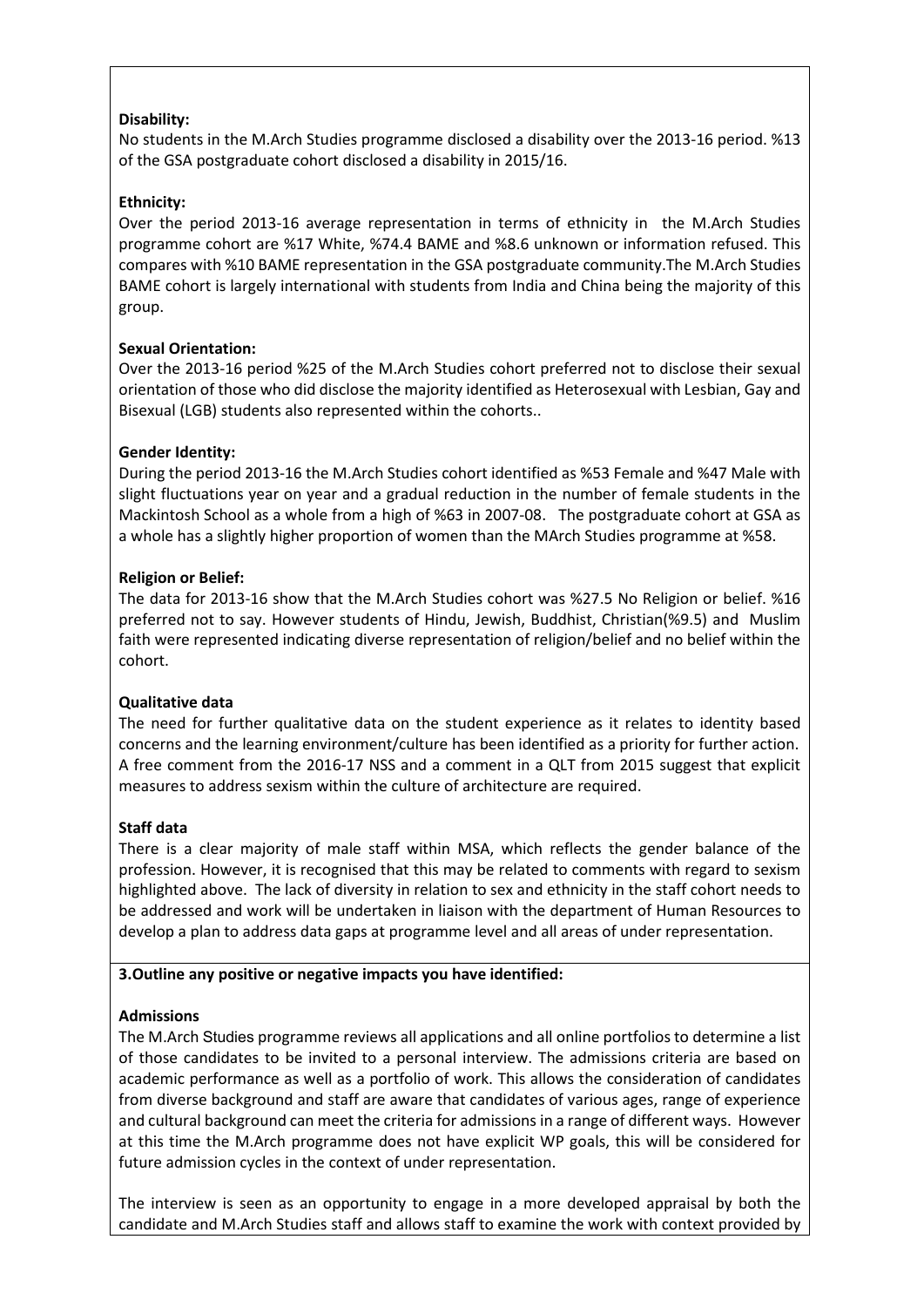the candidate. This provides an opportunity to ensure assumptions about candidates are not being made by contextualizing each application to understand the candidate beyond what can be gained from transcripts, application materials and on-line portfolios in isolation.

Overseas students are offered a Skype interview; to ensure that all students are able to discuss their work with staff members and that they have the opportunity to question staff about the programme. Interviews are carried out by 2 members of staff and whenever possible with staff of both genders. Many of our applicants are female and gender balance is a recognized issue in the profession; demonstrating the presence of women on the staff and in the profession can contribute to the recruitment of female students. Additional efforts to market the M.Arch Studies programme to students from diverse backgrounds could encourage a more diverse student cohort.

There is potential to extend positive impact for women and UK domiciled students from BAME groups by reviewing recruitment materials and processes in conjunction with the Diploma in Architecture programme team, GSA recruitment, marketing and the WP team. This will be an important strand of the forthcoming review of the M.Arch Studies programme.

## **Curriculum Design**

The M.Arch Studies Learning Outcomes require students to demonstrate their ability to work with their peers and to "Deal with complex ethical and professional issues and make judgements on issues not addressed by current professional ethical codes and practices." This explicit requirement for the M.Arch Studies programme to contain academic material which asks students to directly consider the complexities of contemporary society embeds equality, consideration of cultural differences, varied social viewpoints, global concerns and the exchange of ideas between professionals and user groups in the program and clearly contributes positively to the mainstreaming of equality. This aspect of the curriculum has a positive impact on the MSA PSED, and it places the responsibility to consider equality at the centre of a student's education. This is demonstrated through the approach to the design of the program which provides a rich, wide ranging set of theoretical and practical learning experiences that exposes students to the complex territory of the discipline of architecture.

The practice of architecture requires a broad understanding of the social, cultural, political, economic and historical factors that influence the built environment. This exposes students to the varied aesthetic, health and well-being, regulatory and ergonomic demands of contemporary society. The focus of the programme is the European city, first Glasgow and then a selected city on the continent of Europe, with the mix of user groups and programmatic requirements present in these diverse contexts. The curriculum requires students to gain first-hand experience in communities with specific and unique characteristics and needs which have both differences and similarities. The ability to understand needs of users and colleagues from across various spectrums, gender, ethnicity, age, sexual orientation and ability is implicit in the discipline of architecture. These issues are discussed in contextualization of design briefs, subjects of lectures in Research Practice, Urban Design, Urban Building, in Studio tutorials and project reviews. This highlights the central role that issues of equality and diversity play in the programme curriculum and clearly evidences that student's engagement with these issues is in every sense a mainstream aspect of the program.

### **Curriculum Delivery**

The teaching practices in the M.Arch Studies vary from lectures, group tutorials, individual tutorials, peer learning to project reviews, seminars and workshops. These diverse practices are aimed at effectively delivering the program and also contribute to meeting the diverse learning styles and needs of students regardless of protected characteristic.

The goal of all teaching instruments in the M.Arch Studies programme is to provide students with a structured, self-directed learning experience that is predicated on critical reflection. Critical reflection is in the first instance student based, with staff providing outside critical feedback, founded on the material presented by the student in pursuit of personal academic goals. This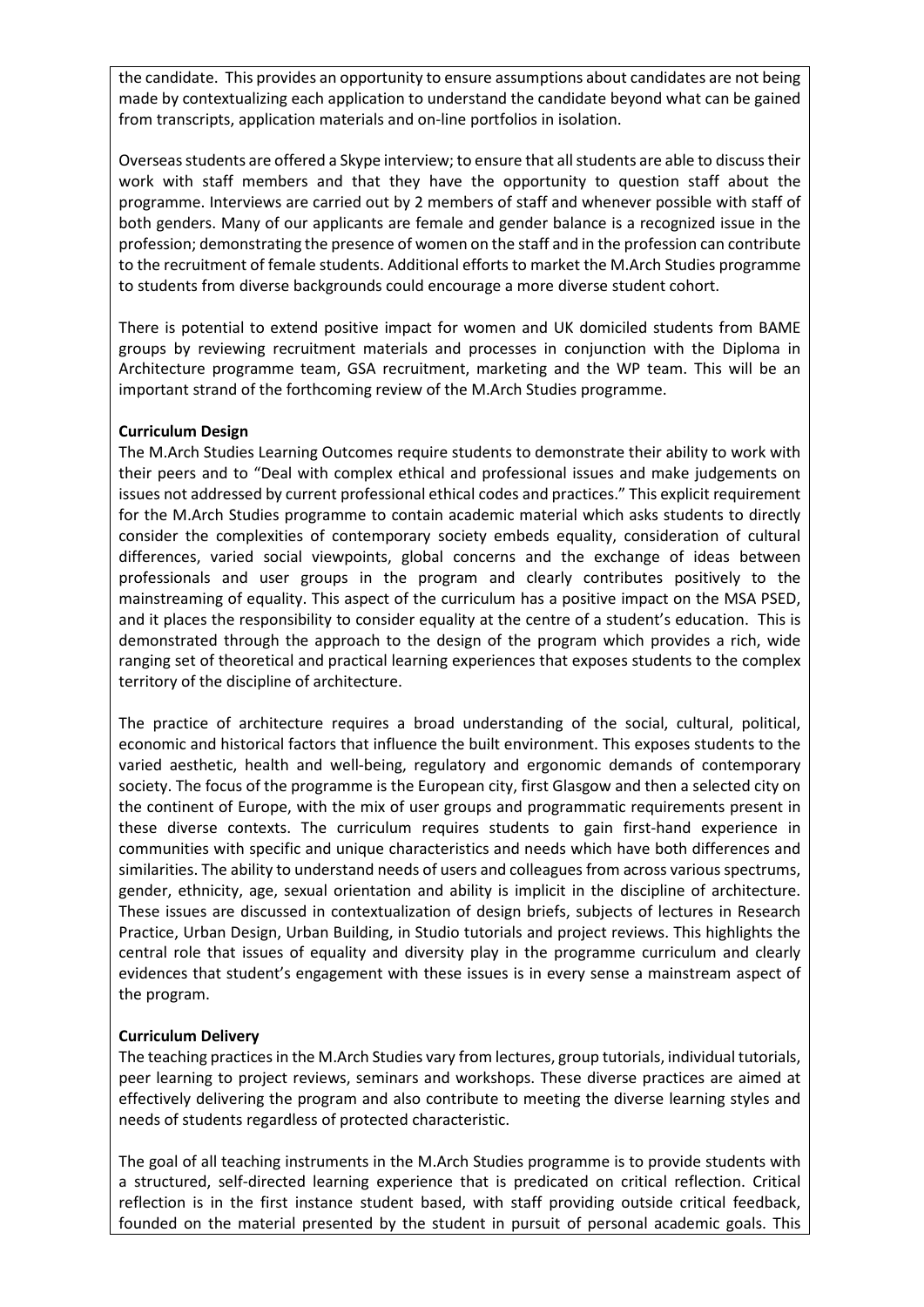approach is not specifically aimed at supporting students with diverse needs, backgrounds and abilities, however the attention given to the development of self-confidence and critical practice supports the individual needs of each student, necessarily recognizing and valuing their unique qualities, histories and perspectives. Respect for individual characteristics in the delivery of the program with the objective of enabling each student to confidently pursue their personal and architectural identity is an explicit acceptance of the GSA's PSED and equality agenda.

In addition the M.Arch Studies seeks to advance equality through the following means:

## **Good communication to support disabled students; those with caring responsibilities or commitments due to religion or belief; international students**

- Students are supplied with a diagram outlining the structure of both the programme and the individual components courses, a yearly timetable and course outlines, which present the briefs, the aims and the learning outcomes of each course and the plan of events for each individual week of the academic year. This material is introduced verbally and the documentation is available on the GSA's VLE. Course and Programme specifications are available on the GSa website.
- Regular communication through the VLE announcement of any changes, additions or relevant information raised by students or staff. While this clear communication of the organization and structure of the academic calendar is aimed at the smooth operation of the program and a good experience for all students, it also supports students with a range of needs, from students who are coordinating part time employment, to those who require additional time to digest written material.

## **Demonstrating the mainstreaming of diverse cultural perspectives through the operation of the program:**

- Pathway Leaders and Specialist Subject tutors provide a visual presentation of the range of responses by previous students to project briefs and their development. These as well as further examples are placed on the M.Arch Studies VLE for student reference. These pieces of work demonstrate the variety of student background and interests and also provide students with a clear understanding of the range of responses that are appropriate to the program assignments, as well as illustrating different approaches to learning or varied backgrounds and references.
- Staff and students meet weekly during the academic sessoin in a range of teaching and learning fora; providing the opportunity for students and staff to build collaborative working relationships where teaching staff can develop a strong understanding of the characteristics, skills and interests of individual students.
- Structured peer reviews, peer assessment and informal studio peer learning are supported by the physical studio and both reflect and contribute to the studio ethos of the D.Arch. Exposure to different opinions from both staff and peers establishes the value of exposure to a range of opinions, experiences and approaches, extends student awareness of diversity and the need to account for various perspectives in their practice.

## **Proactive support for disabled and international students:**

- Pathway Leaders review all student Individual Requirement Forms (IRF) with the student and provide appropriate adjustments to the course where required to support student learning. This approach to the support of individual needs is an extension of the programme's design which anticipates diverse needs and commitments
- Academic support for curriculum delivery and student progression is delivered through a range of additional skills inputs at programme level, from seminars, workshops and individual tutorials; Pathway Leader and Program Leader office hours also allow students with individual needs to receive support if necessary.
- MSA have an active and productive relationship with GSA's Student Support and Development Services (SSDS) and students have access to a range of learning support workshops and specific provision for those for whom English is their second language.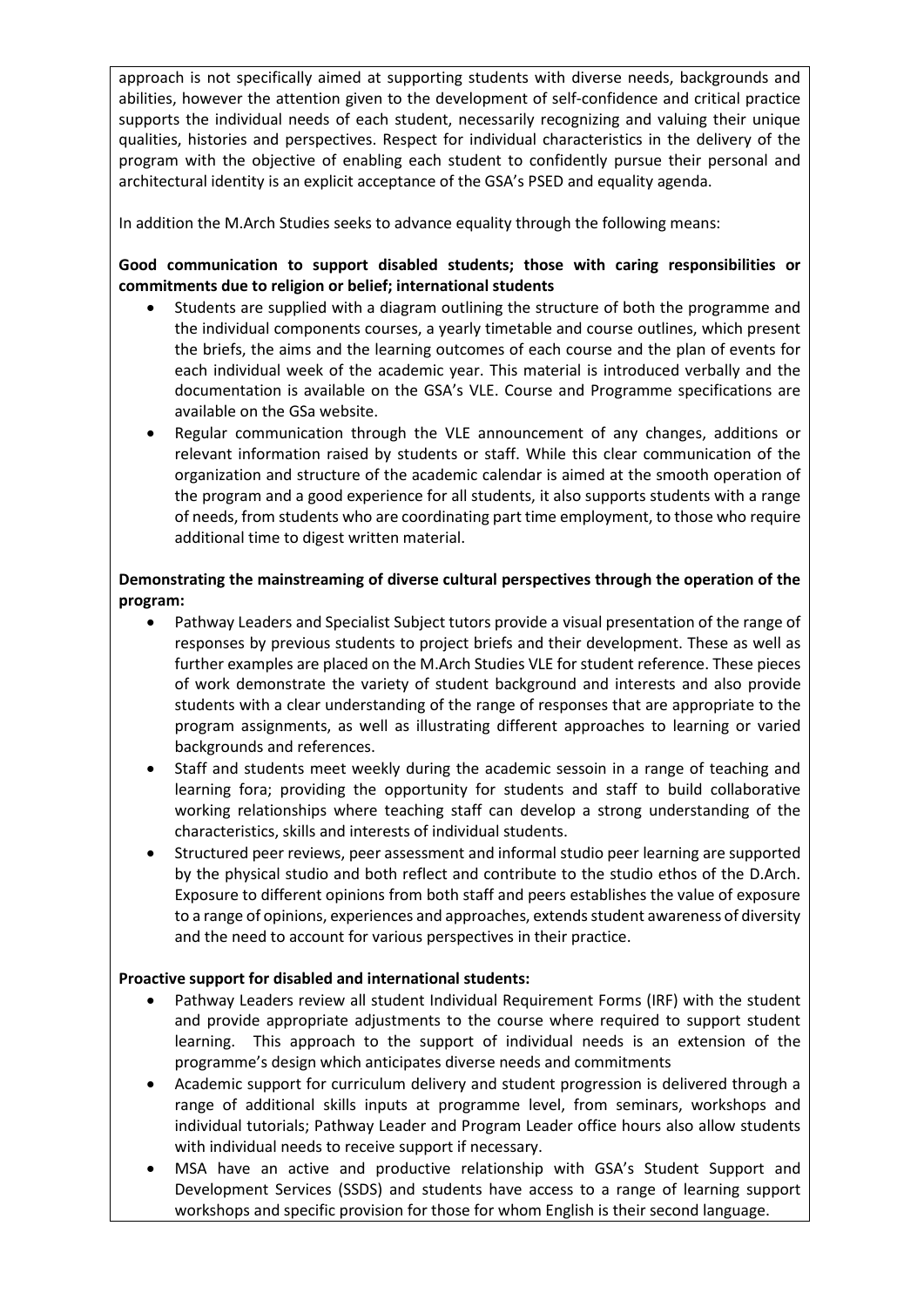### **Flexible delivery:**

•

The potential for MSA to enhance flexibility of access to course materials and teaching through use of the VLE has been identified as an opportunity to meet the needs of students relative to preparation for lectures, revision/checking of content and comprehension. This will be particularly useful for some disabled students, students with caring or faith based commitments, students for whom English is not there first language and students regardless of protected characteristic who may from time to time be unable to attend.

### **Assessment and Feedback**

Significant work has been undertaken in the M.Arch Studies programme in direct response to student feeback, to improve student comprehension of the assessment process. While the student feedback has raised no explicit equality issues, feedback that discusses the complexity of the language used in the ILOs clearly has implications for students, particularly those with specific learning disabilities and for whom English is a second language. To that end two separate staff led assessment workshops have been designed, which are supported by scheduled peer review and assessment. There is an assessment workshop in  $1<sup>st</sup>$  and  $2<sup>nd</sup>$  semesters, in which staff lead a structured discussion of the learning outcomes and where students then work in groups to utilize the ILOs with a piece of historical work. The students also use peer activities to develop their understanding of the assessment process, helping to consolidate the knowledge outlined in the staff led workshops.

These efforts to clarify assessment for students are directly related to the MSA's delivery of the PSED in that it provides an understanding of the assessment criteria well in advance for all students, allowing students with specific learning disabilities or those with diverse cultural/educational backgrounds or experience to address any concerns prior to the assessment period. This also allows staff to identify and work with students who may require additional support during the examination period. It also provides information and insight regarding the assessment process beyond the text based format of information published in the Programme Specifications, allowing all students to work with the information and one another to develop their knowledge of the process in ways appropriate to their personal needs.

Assessment procedures and the use of variable assessment tools across the program recognises and anticipate diverse learning experience, style and needs, providing students with an opportunity to evidence their learning and competency in various ways; including presentations, written submissions, portfolio submissions, exhibition submissions, individual and group submissions and formal examinations. Using a range of assessment and feedback processes is critical to support student learning and particularly for those with learning differences/disabilities, students from a range of educational backgrounds and cultures and for those for whom English is a second language including those who use BSL.

The goal of recent revisions to the presentation of feedback and assessment procedures has been to provide all students with an understanding of the assessment process, while also ensuring that they realise that assessment is not simply the end, but provides information that has educational benefits and is integral to their learning process. The M.Arch Studies approach to assessment is designed to have a positive impact by building confidence and reducing anxiety regardless of protected characteristic.

#### **Student Engagement**

The views and critiques of the program by students are collected through the formal Staff Studetn Consultative Committee (SSCC) process as well as Quality of Learning and Teaching (QLT) questionnaires and inform MSA wide reflection as well as the refinement of the programme each year. This offers the programme team the opportunity to examine the experience of students and to identify areas of programme delivery and assessment methods that can be adjusted to better anticipate diverse needs. The MSA also uses a student-led forum to address the day-to-day delivery of the program and in which course content can also be discussed at an operational level. In the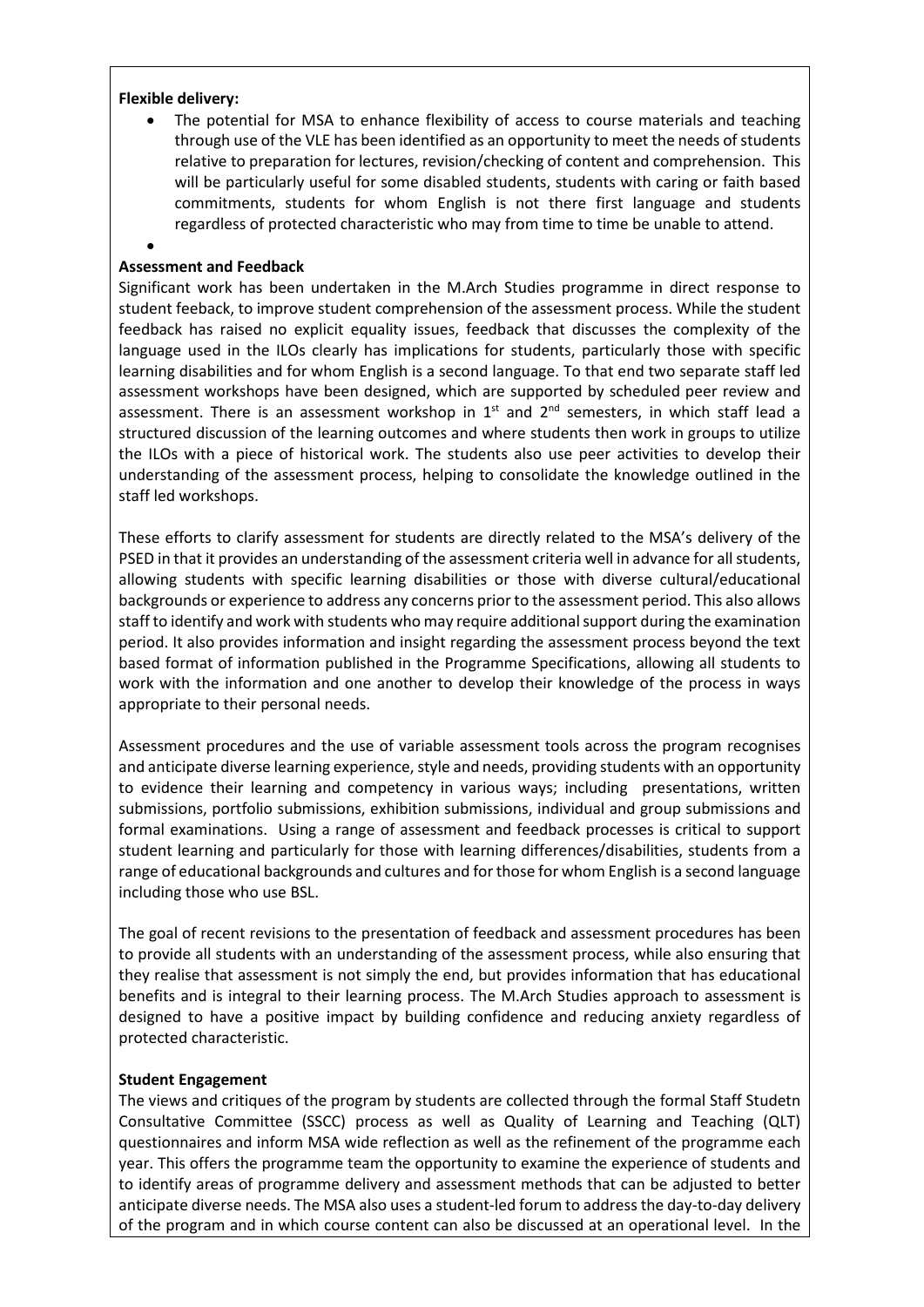M.Arch Studies regular year meetings also offer students the opportunity to raise the day to day issues that they wish to address during the academic year.

Direct action by students in 2016/17 however made it clear that these processes are not well understood by students and that MSA needs to more effectively communicate both the importance of student feedback and the process by which students contribute to curriculum development and delivery. To address these issues, during 2017-18 academic session, the M.Arch Studies students will undertake a Student Expereince Survey coordinated by the GSA Learning and Teaching department with the objective of enabling action to be taken during the year.

Over the course of the current academic session 2017-18 students will be engaged in a discussion of their views regarding equality and diversity within the M.Arch Studies programme and the profession. The goal of these discussions is to gather qualitative evidence regarding the student experience and to involve students in MSA's developing approach to mainstreaming equality and meeting the requirements of the PSED.

As part of the effort to understand the student experience, including student's identity based experience and perceptions of equality and diversity, there will be consultation workshops with M.Arch students. Over the course of the current academic session 2017-18: students will be engaged in discussion of their views regarding equality and diversity within the M.Arch Studies programme and the profession. The goal of these discussions is to gather qualitative evidence regarding the student experience and to involve students in MSA's developing approach to mainstreaming equality and meeting the requirements of the PSED.

#### **Professional Context**

Although the objective of this assessment is to understand how the M.Arch Studies programme effectively addresses the PSED, a brief summary of the conditions and concerns regarding equality in the professions is relevant.

The profession is attempting to understand the reasons for both perceived and actual inequalities in the architecture and construction industries. The historically white heterosexual male dominated culture of architecture and construction has undergone some change, however a recent study of women in architecture revealed the stubborn persistence in the disparity in pay between women and men and a shocking level of women who experience sexist attitudes in their careers. People from BAME groups are also under represented in the profession and in leadership roles, much lower than in society as a whole.

The RIBA has initiated a variety of programmes to address these problems, from a mentoring programme, a role models programme and guidance documents for practitioners. These concerns in the professional context play a direct role in the MSA's efforts to encourage diversity and inclusion, with careful consideration and reflection of all aspects of our operation, from extending opportunities to study as well as efforts to support students during their time at the school. It is however clear that more work is required and that the perceptions of the profession may play a role in which students choose to consider studying and also progressing to a career in architecture.

The MSA has been engaged in revisions to the program for the last 7 years that highlight the range of career options that an architectural education can provide. The B.Arch programme introduces students to various forms of architectural practice. For example: the role of the community architect pursuing socially concerned practice, who works to generate outcomes for communities that go beyond individual buildings. This is reinforced in the Dip.Arch programme in Stage 5 where students who are interested are encouraged to explore alternate forms of practice in the Final Design Thesis(FDT). This has resulted in numerous FDT proposals that are founded on research that identifies community initiatives and user agency in the development of the architectural agenda. The FDT also encourages students who have an interest in architectural theory and are considering alternatives to working in a normative professional practice, such as speculative design or writing. The goal of the FDT is to present and encourage a wide range of architectural thinking, to explore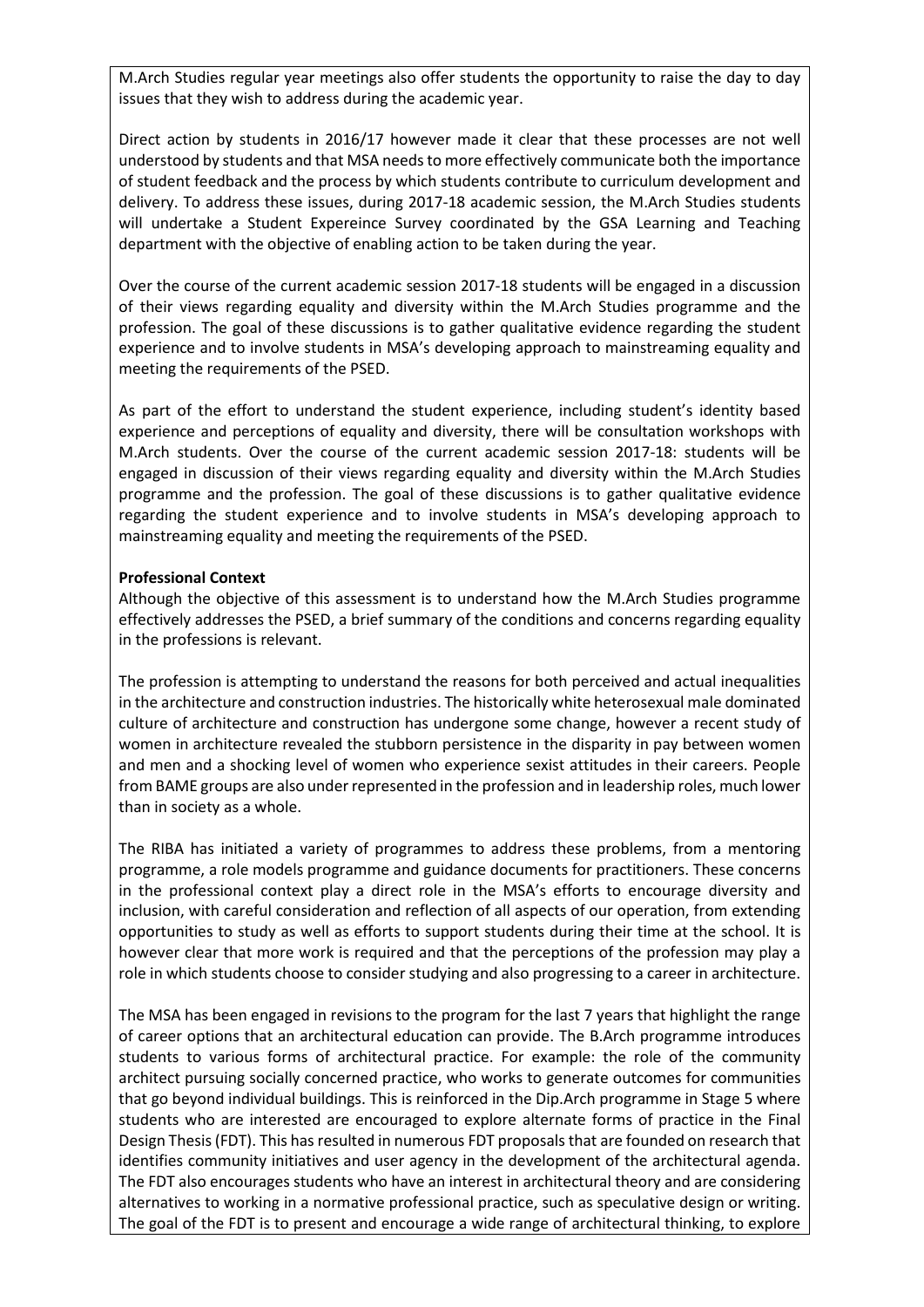diversity and to support each student's individual academic and professional goals. M.Arch Studies students are invited to participate in the Dip.Arch reviews and the multidisciplinary nature of the course also highlights the range of career options available to MArch Studies graduates.

Evidence that this results in a less gendered academic culture, or definitively a more diverse set of approaches and outcomes for students is not available. However it does introduce students to the potential for more open outcomes that meet the varied needs, ambitions and circumstances of our graduates.

There is an intention to further pursue the goal of mainstreaming equality and diversity in more explicit ways as the M.Arch Studies programme is developed. The M.Arch Studies programme is currently being reviewed for possible revisions to enhance the learning experience and to address issues raised by students. The goal of mainstreaming equality in more explicit ways is part of this review and the PSED is being discussed, as are the concerns within the profession. The engagement and involvement of students in considering equality within the programme and profession will be a key element in the M.Arch Studies review.

## **4.Actions you have taken or planned as a result of your findings:**

Actions below are being taken forward across the MSA Postgraduate taught programme provision as a whole and, therefore there is alignment between the EIA's of both the Diploma in Architecure EIA and that of the Master of Architectural Studies.

| <b>Action</b>                                                                                                                                                                                                                      | <b>Equality Impact</b>                                                                                                                  | Person responsible                                     | <b>Time frame</b>                      |
|------------------------------------------------------------------------------------------------------------------------------------------------------------------------------------------------------------------------------------|-----------------------------------------------------------------------------------------------------------------------------------------|--------------------------------------------------------|----------------------------------------|
| <b>Staff Development</b><br><b>MArch Studies</b><br>Programme Leader to<br>schedule MSA staff<br>development session to<br>discuss the PSED of the<br>MSA and to examine<br>methods to mainstream<br>equality in the<br>programme. | Increase awareness of<br>PSED and issues specific<br>to MSA. Develop a<br>strategy for<br>mainstreaming equality<br>in the programme    | PG Programme Leader                                    | Semester 2 of 2017-18<br>academic year |
| <b>Student Consultation</b><br>Programme Leader to<br>schedule student<br>consultation sessions to<br>discuss equality and<br>diversity.                                                                                           | Increase student<br>participation in<br>mainstreaming equality<br>and diversity. Provide<br>information and<br>improve evidence base.   | PG Programme Leader,<br>Pathway Leaders                | Semester 2 of 2017-18<br>academic year |
| Contact and work with<br>the RIBA regarding<br>gender inequality to<br>develop programs and<br>tools for addressing<br>inequality in profession.                                                                                   | Generate potential<br>tactics for improving<br>gender balance in<br>programme and address<br>gendered perceptions of<br>the discipline. | PG Programme Leader<br>Leader                          | Semester 2 of 2017-18<br>academic year |
| Programme Leader to<br>discuss with Stage<br>Leaders the use of the<br><b>GSA VLE to increase</b><br>flexibility of access to<br>curriculum, teaching and<br>support.                                                              | Advance equality by<br>improving access to<br>learning and teaching<br>for students regardless<br>of protected<br>characteristic.       | PG Programme Leader,<br>Pathway Leaders and<br>MSA SMG | Semester 1 of 2017-18<br>academic year |
| Research possible<br>causes for low numbers<br>of older applicants and<br>students                                                                                                                                                 | Advance equality for<br>older people.                                                                                                   | MSA SMG                                                | By 2018-19 academic<br>session.        |
| Review Programme level<br>support and curriculum                                                                                                                                                                                   | Advance equality for<br>disabled people and                                                                                             | PG Programme Leader,<br>Pathway Leaders                | Consult 2017-18                        |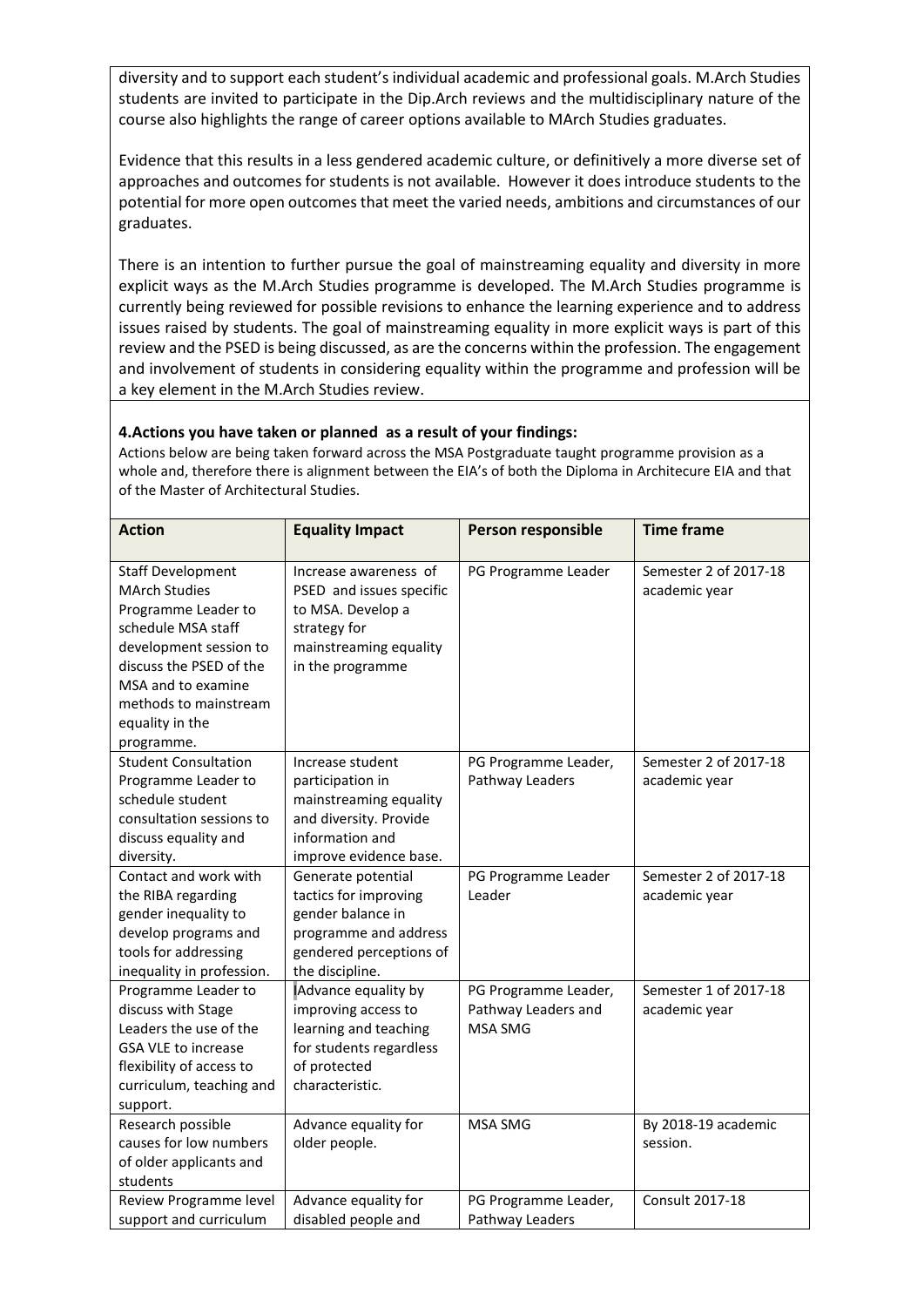| design/delivery with       | support wellbeing        |                     | with implementation    |
|----------------------------|--------------------------|---------------------|------------------------|
| reference to student       | through inclusion        |                     | form 2018-19 academic  |
| wellbeing                  | regardless of protected  |                     | session.               |
|                            | characteristic.          |                     |                        |
| MSA SMG to agree and       | Eliminate discrimination | MSA SMG/GSA HR      | <b>Through 2017-18</b> |
| initiate action to address | and advance equality for |                     | academic session.      |
| the underrepresentation    | women and people from    |                     |                        |
| of women and people        | BAME groups.             |                     |                        |
| from BAME groups in        |                          |                     |                        |
| the MSA staff group.       |                          |                     |                        |
| PG PL to work with staff   | Eliminate discrimination | PG Programme Leader | Semester 1 of 2017-18  |
| team to address sexism     | and harassment.          |                     |                        |
| and all forms of           |                          |                     |                        |
| discrimination or          |                          |                     |                        |
| harassment when it         |                          |                     |                        |
| arises in the learning     |                          |                     |                        |
| environment.               |                          |                     |                        |
| Initiate discussions with  | Advance equality for     | PG Programme Leader | Semester 2 of 2017-18  |
| <b>GSA</b>                 | women, people from UK    |                     |                        |
| Recruitment/Marketing      | domiciled BAME groups    |                     |                        |
| and WP to discuss goals,   | and from socio           |                     |                        |
| develop and implement      | economically             |                     |                        |
| a plan to recruit a more   | disadvantaged            |                     |                        |
| diverse range of           | backgrounds.             |                     |                        |
| students.                  |                          |                     |                        |

## **5. Where/when will progress and the outcomes of your actions be reported and reviewed:**

The actions developed through this equality impact assessment will be included in the 2017 MArch Studies§ Programme PMAR and implemented through the resulting QEAP. The outcomes will be reported and reviewed through the PMAR process, which involves student participation at programme SSCCs and Boards of Studies. Student feedback will be monitored and assessed through the structured processes of the MSA and equality and diversity concerns will be addressed explicitly, with a particular focus on regular iterative consultation on equality over the coming academic year to support ongoing and mainstreamed discussion.

## **6. How will your actions and intended outcomes contribute to the delivery of GSA's equality outcomes:**

The proposed actions will engage staff directly in delivering GSA's equality outcomes and will also raise the awareness and knowledge about equality and diversity within the context of architectural education. Actions will contribute to staff awareness of the explicit and tacit issues involved in ensuring equality of opportunity and outcome for students regardless of protected characteristic in addition to their role in delivering an inclusive learning environment and experience. (GSA Equality Outcome 2017-21 EO1 and EO2)

Student Consultation and involvement will ensure that action is relevant and build student confidence in contributing and engaging with equality and identity based experience in their work and study environment. (EO1).

Actions to address under representation in both staff and student cohorts will contribute to EO3, EO4,EO5

### **The outcome of your assessment:**

No action (no potential for negative or positive impact)

Action to remove barriers/mitigate negative impact